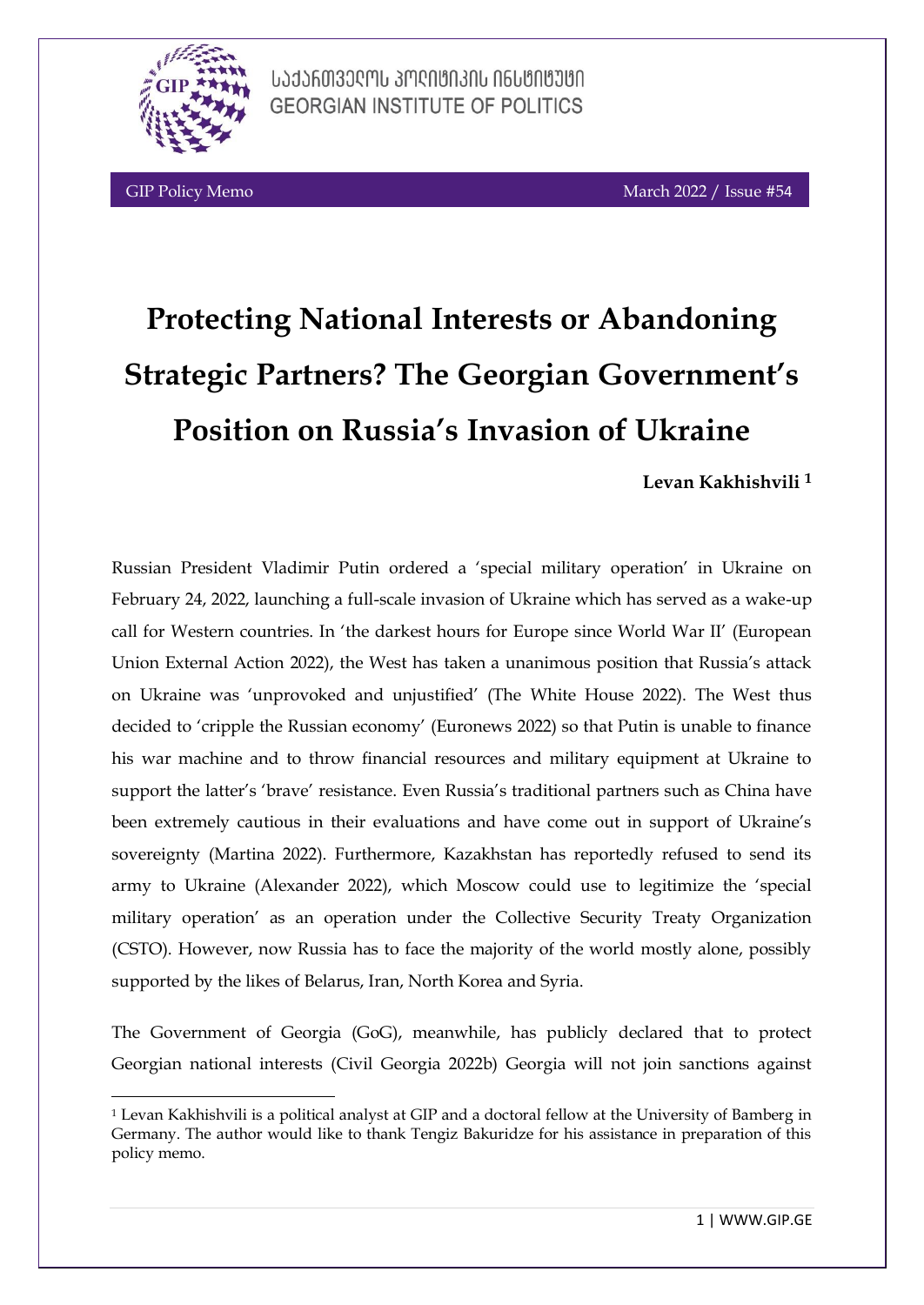Russia (Civil Georgia 2022b). PM Irakli Garibashvili even stated that nobody can stop the war in Ukraine and that sanctions are ineffective (Civil Georgia 2022g). Just before the start of the war, the parliament adopted a resolution in support of Ukraine without mentioning Russian aggression (Civil Georgia 2022d). When faced with criticism, the ruling Georgian Dream (GD) party argued that the 'resolution is worded exactly in accordance with our national interests' (Civil Georgia 2022f). Additionally, the GD has used pragmatism and protection of Georgia's 'security, national interests and the economy' to reject the call for an extraordinary session of parliament on Ukraine (Civil Georgia 2022c).

This policy memo analyzes the GoG's positioning on the war in Ukraine and contextualizes it in the wider picture of the GD's foreign policy, which has been influenced by the GD's narrow party-political interests. This has led the GoG to abandoning Georgia's strategic partners in their most difficult moment and risking association with Russia, which is threatening the world with a nuclear war (Tsvetkova 2022).

## **How have the GD's Party Interests Affected the Georgian-Ukrainian Strategic Partnership?**

Ukraine and Georgia have had close ties since the dissolution of the Soviet Union based on shared 'economic, political and security interests regardless of whether the members of their cabinets are on friendly terms or not' (Kakachia 2016: 142). Georgia and Ukraine signed 107 bilateral agreements between 1991-2017 and conducted 85 high-level visits in between 2007- 2017 (Kakhishvili and Kupatadze 2022). For comparison the same figures for Moldova are 17 and 44, while for Kazakhstan, they are 39 and 23 (Kakhishvili and Kupatadze 2022). However, since its rise to power, the GD has perceived of vocal support for Ukraine as contradictory to the party's attempt to decrease anti-Russian rhetoric and its policy of 'normalization' of Georgian-Russian relations. Consequently, the GD has been de-linking Russia's policy towards Georgia from what has been happening in Ukraine (InterPressNews 2022). Garibashvili claimed back in 2014 that comparing the Russian annexation of Crimea to Georgia's breakaway regions was 'a big mistake' (see Kakachia, Minesashvili and Kakhishvili 2018). Furthermore, for the first time in 2015, the GD's foreign policy strategy (FPS) removed Ukraine from the list of Georgia's strategic partners. This could be attributed to the GD's party-political interests.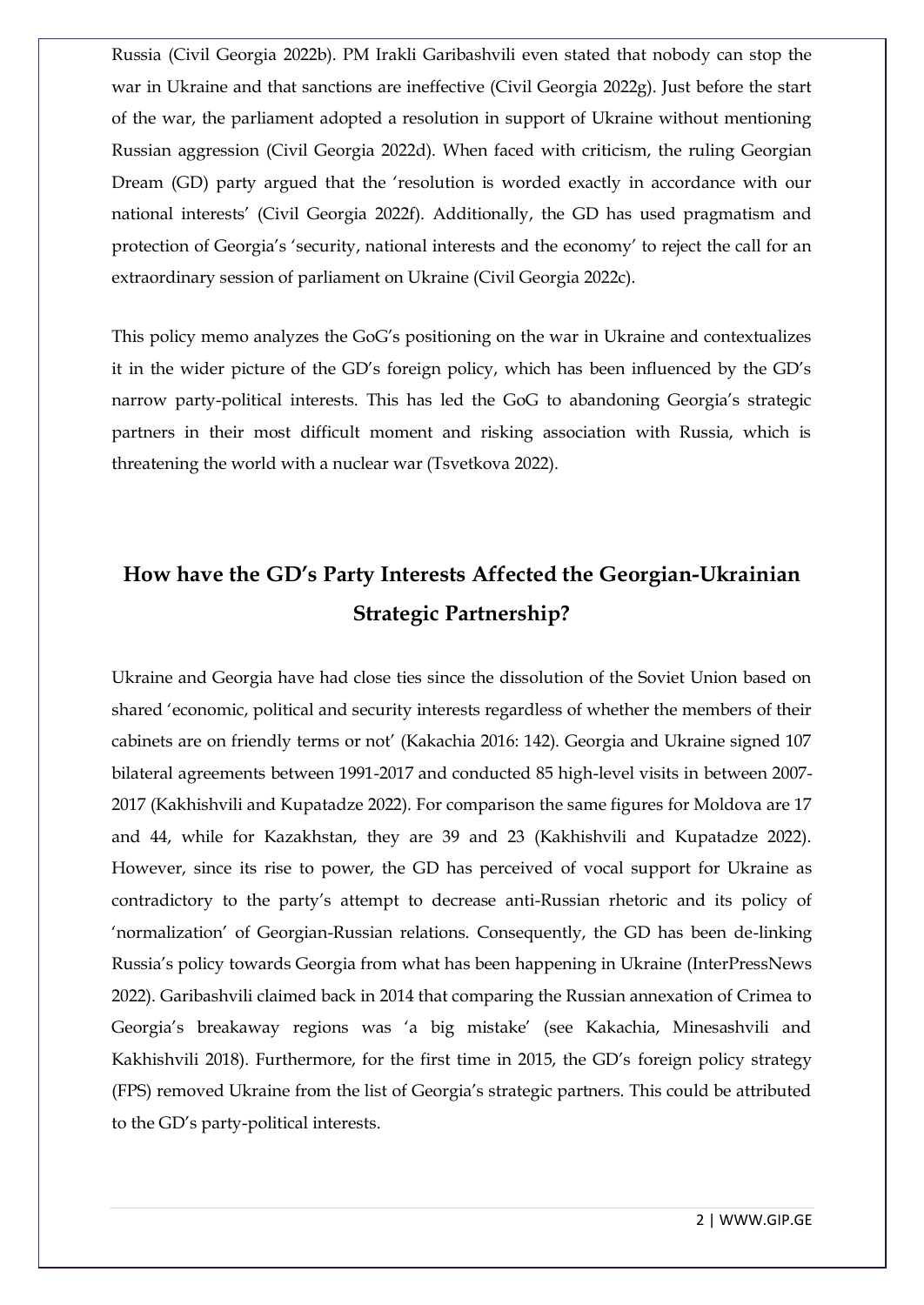The GoG's reluctance to reiterate its strategic partnership with Ukraine in 2015 could be because Georgian-Ukrainian relations deteriorated after the migration of Georgian politicians and bureaucrats, including the former president Mikheil Saakashvili, to Ukraine and their employment in Ukrainian government agencies. Georgia repeatedly requested the extradition of Mikheil Saakashvili from Ukraine for abuse of power (Civil Georgia 2017). The Ukrainian authorities rejected these requests (BBC 2017). However, Saakashvili was stripped of his Ukrainian citizenship on July 26, 2017 (The Economist Intelligence Unit 2017a) almost a week after Georgia and Ukraine signed a declaration on strategic partnership (The Economist Intelligence Unit 2017b). Thus, it could be argued that the GD has allowed its narrow party-political interests to affect how the government interprets national interests and strategic partners. If this is the case, one cannot exclude that in the current turmoil, the GD is once again protecting its own party-political interests. Such party interests are primarily centered around diverging from its main competitor, the United National Movement (UNM).

#### **Is the GD consciously trying to diverge from UNM in foreign policy?**

Previous studies have shown that the positions of GD and UNM on specific issues in foreign and security policy mostly converge (Kakhishvili *et al* 2021) and overall, the two parties have similar foreign policy orientation with subtle differences (Kakhishvili 2021). At the same time, the GD's discourse on Russian-Georgian relations and the August War has differed from the UNM (Kakachia, Minesashvili and Kakhishvili 2018). This discourse is a result of two worldviews. First, the GD believes it can neutralize the threat of Russian military aggression by normalizing Georgian-Russian relations and toning down Georgia's aspirations to join the EU and NATO. Second, the GD suggests that had these principles been the basis of the UNM's policies before the August War, the war could have been avoided. Thus, the GD has adopted a discursive strategy to decrease anti-Russian rhetoric. This change is visible from the analysis of textual documents such as party manifestos from 2012, 2016, and 2020 elections as well as all post-August War strategic documents adopted by the GoG.

Figure 1 below shows a two-dimensional policy space with the horizontal dimension being perceptions of the West and the vertical dimension being perceptions of Russia. Positive values indicate positive perceptions and negative values indicate negative perceptions. The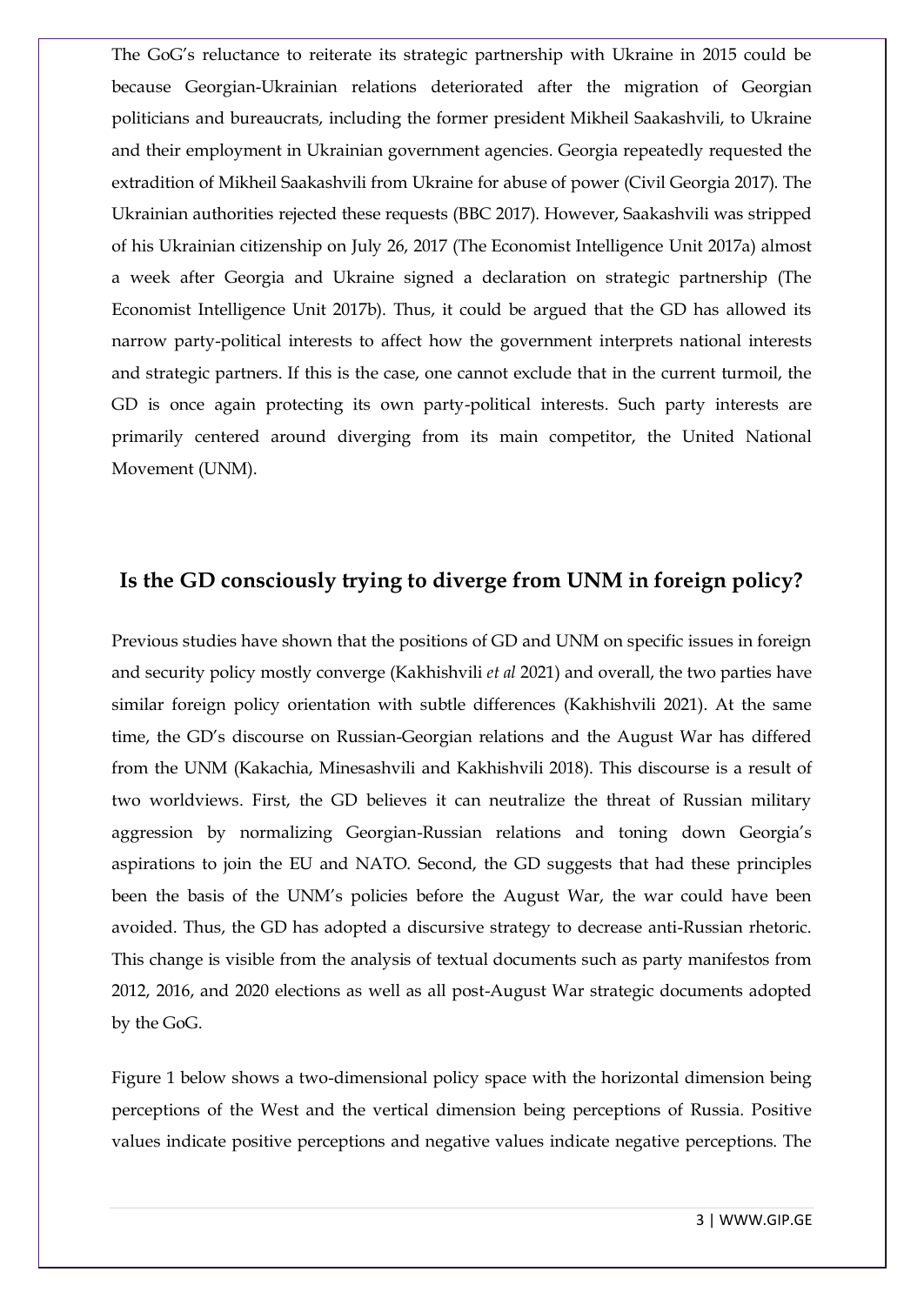figure maps the positions registered in UNM's 2011 national security concept (NSC) (Government of Georgia 2011); GD's 2014 national military strategy (NMS) (Government of Georgia 2014); and GD's 2015 and 2019 FPSs (Government of Georgia 2015; Government of Georgia 2019). Additionally, the figure shows the positions of the UNM and GD in the 2012, 2016, and 2020 elections.<sup>2</sup>

**Figure 1.** Positions of GD and UNM as well as the GoG in terms of views on West and Russia (2011-2020)





What this data shows can be summed up in four main points. First, positions registered in all documents remain in the same quadrant of the two-dimensional plane, which indicates that there have been no radical policy changes between 2011 and 2020. However, incremental changes can be observed. Second, UNM's positions have been largely consistent across the span of three parliamentary elections. Third, GD positioning as a party has experienced a significant shift. GD decreased the intensity of expressing negative views on

-

<sup>&</sup>lt;sup>2</sup> Positions were calculated by the author based on quantitative text analysis using the coding framework used by Kakhishvili (2021) and a logarithmic proportions method developed by Lowe *et al* (2011), which estimates the difference between positive and negative mentions of countries and organizations associated with West or Russia.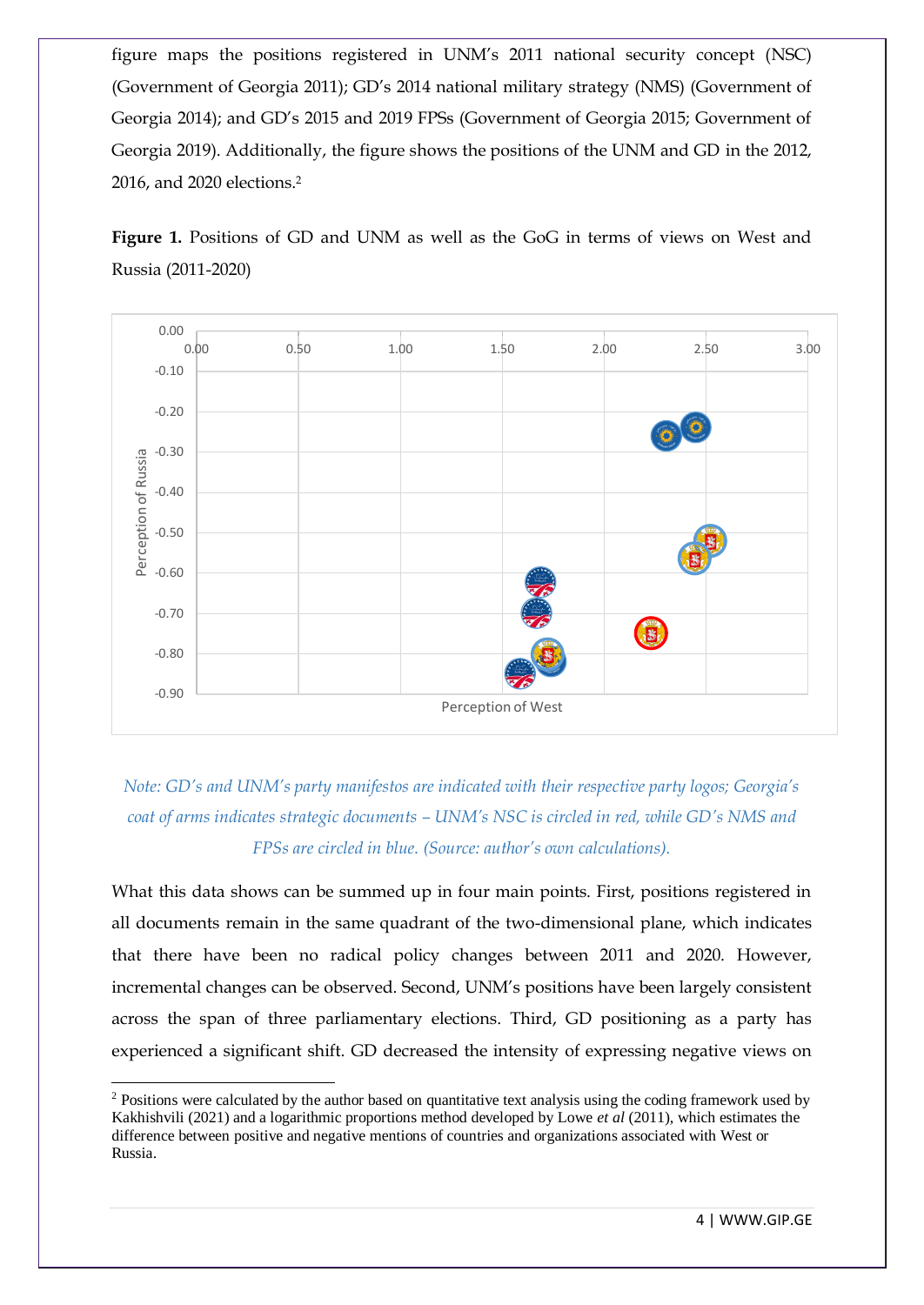Russia between 2012 and the following two elections and increased the intensity of expressing positive views of the West in the same period. Considering that in the 2016 and 2020 elections GD has been consistent in its positioning, it should be assumed that the party is consolidating its views by diverging from the positions of UNM. Finally, positions of the strategic documents adopted by GD have also shifted in the same direction as the party positioning, which means that the GD as a party and the GD as a government are in the process of calibrating positions.

Overall, the data supports the argument that GD consciously tries to diverge from UNM by decreasing its anti-Russian language, which also explains the shift in positioning as expressed in GoG strategic documents. Although this in and of itself is not surprising, there needs to be a line drawn between broad worldviews influencing tactical maneuvering and narrow party-political interests influencing strategic thinking. It seems that GoG's reaction to the current war in Ukraine is slowly turning into the latter.

### **Render unto Caesar: are GoG's actions a strategy or tactics?**

Appealing to pragmatism and Georgian national interests has been a recurring theme in the statements of GD representatives. Although GD's understanding of pragmatism has been criticized for its risks (Kakachia, Kakhishvili and Minesashvili 2015; კაკაჩია და კაკაბაძე 2022), it is necessary to understand whether GoG's actions are a strategy or tactics.

Although the analysis of strategic documents shows that the GoG has not become pro-Russian or anti-Western, it seems unlikely for GoG's actions in response to the war in Ukraine to be mere tactics. If the GoG's hesitant actions were indeed a result of tactical thinking to avoid deterioration of Georgian-Russian relations and attracting Moscow's attention, then the GoG must have been actively working through its diplomatic channels unobservable to the public eye to re-assure its strategic partners, including first and foremost Ukraine, that Georgia fully supports Ukraine. However, two factors demonstrate that this has not been the case. First, public statements made by the GoG, instead of being neutral, have been arguably 'anti-Ukrainian' (კუპრეიშვილი 2022), with which the GoG's statements have become a tool for propaganda at Russia's disposal. The joyful assessment of Georgia by pro-Putin actors as 'recovered' (RadioTavisupleba 2022c) is illustrative of how Russian tanks can supposedly correct foreign policies of neighbors.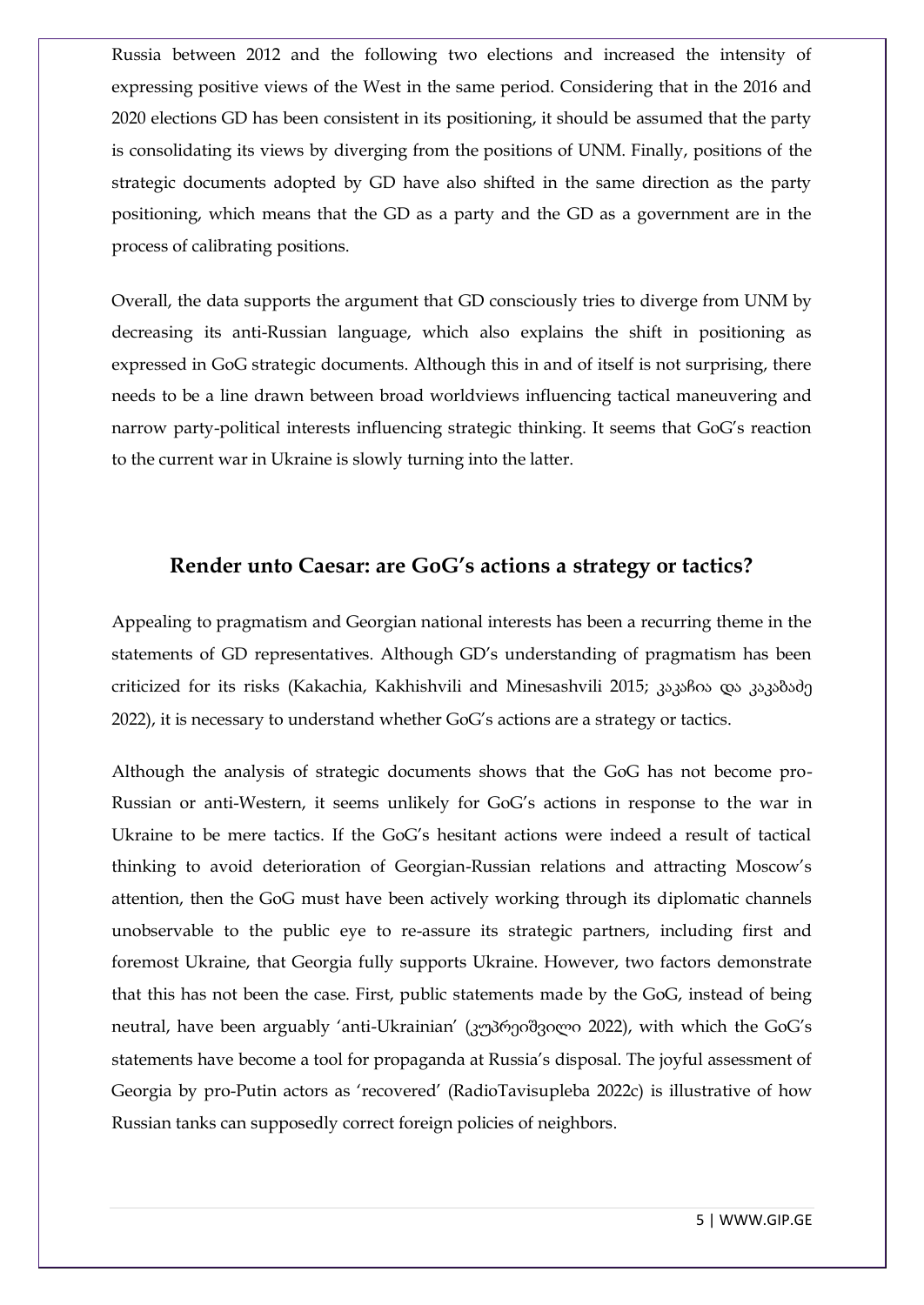The second factor, however, is more important, and is related to the clear disappointment of the Ukrainian government with GoG's actions. Ukraine's President Volodymyr Zelenskyy has criticized the GoG's actions while thanking the Georgian people, hinting at the necessity of supporting friends (FormulaNews 2022). Furthermore, in his tweet, Prime Minister of Ukraine Denys Shmyhal almost mocked PM Irakli Garibashvili's refusal to travel to Kyiv due to the closed airspace (RadioTavisupleba 2022a). Commenting on this tweet MFA of Georgia, Davit Zalkaliani hinted at the possible influence of UNM stating he had his "ideas about where this [Shmyhal's tweet written in Georgian] may be coming from" (RadioTavisupleba 2022a). However, Zalkaliani's attempt to distance official Kyiv's position from social media posts of the Prime Minister was quickly refuted when Ukraine recalled the ambassador to Georgia because of "not letting volunteers through [to go to Ukraine] and an immoral position [of the GoG] regarding sanctions [against Russia]" (Netgazeti 2022). The Ukrainian government's statements and actions are a clear demonstration that the GoG has done little to reassure its Ukrainian counterparts that Tbilisi fully supports Ukraine. Instead, the GD's response was to blame the UNM for 'coordinating efforts to involve Georgia into a military conflict' (RadioTavisupleba 2022b). Consequently, there is little evidence that the GD's public statements are mere tactics to manage risks of possible Russian aggression.

## **Logical and perceptual problems of the GoG's response**

To look at the big picture, one of Georgia's four strategic partners has been attacked by Georgia's number one threat. The GoG faces two options: support a strategic partner or not. Both options are risky and each puts parts of Georgian national interests under question. The GoG's claim is that vocal support will attract too much attention from Russia, which may decide to invade Georgia too. According to the NSC, the risk of renewed military aggression from Russia is one of the top national security threats for Georgia. Therefore, the GoG's goal seems straightforward but it also suffers from logical and perceptual problems (see Buzan 1991).

The reason why Russian military aggression is a threat to national security, apart from the obvious destructive results, is that Georgia's national interest of utmost importance is to ensure sovereignty. GoGs since 2000, including the three GD governments since 2012, have agreed that the best strategy to this end is integration in EU and NATO. This means that Georgia has chosen an international strategy of ensuring national security, which aims at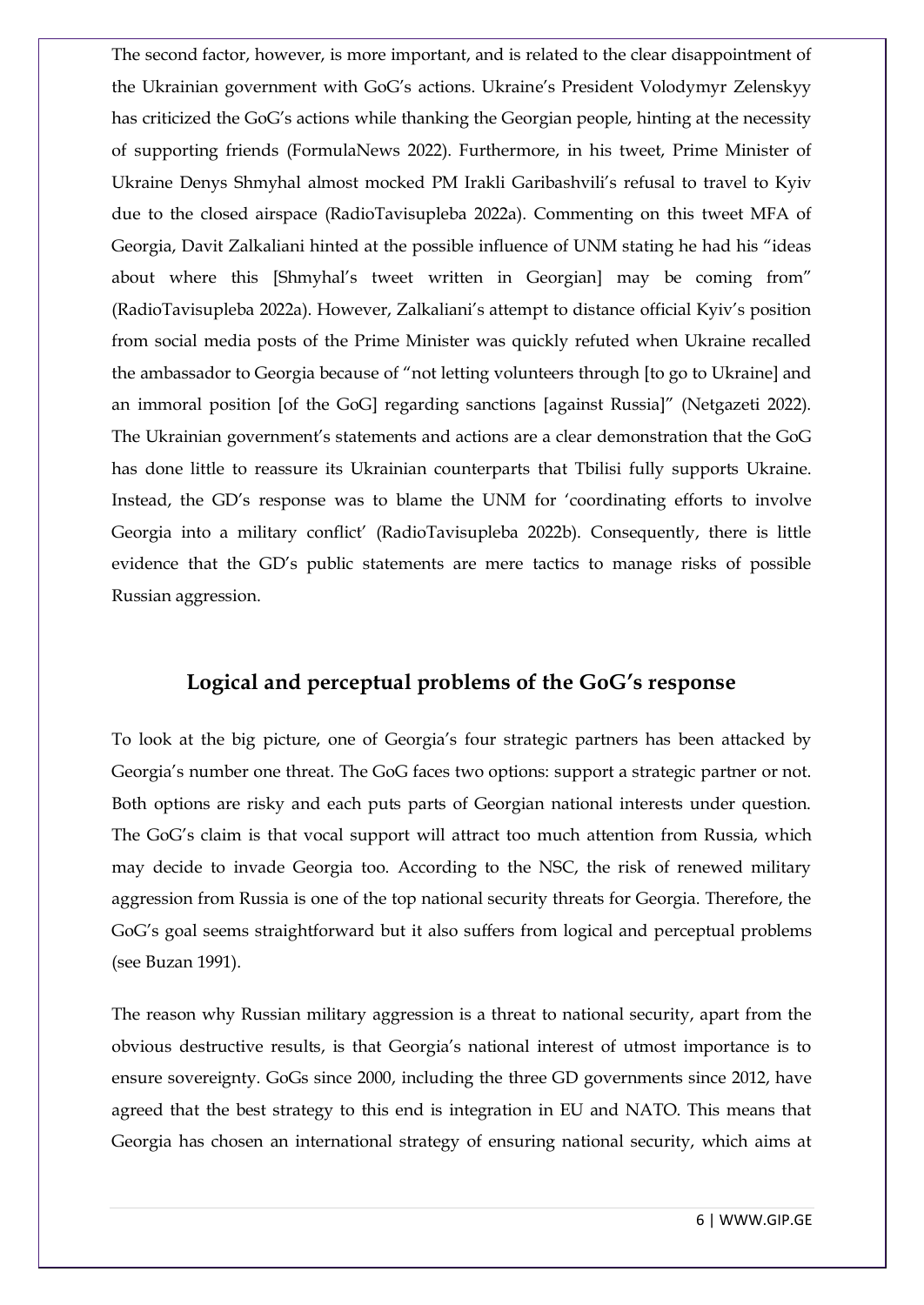reducing self-reliance and engaging with partner states to reduce common threats (Buzan 1991). The alternative would be a national strategy to decrease vulnerabilities and build up capabilities to increase self-reliance (Buzan 1991). The challenge with international strategy is that it largely depends on the quality of management of inter-state relations (Buzan 1991). Therefore, if Georgia fails in managing its strategic partnerships, it will fail in its ability to rely on partners to reduce common threats. This is a logical problem of security policymaking.

Against this background, the GoG's claim that they are only trying to protect national interests turns into a perceptual problem. This happens when decision-makers fail to assess what is seen as facts by their counterparts and what perceived significance these counterparts attach to those facts (see Buzan 1991). In this case, the GoG fails to see the significance of even symbolic support of strategic partners as perceived by those in Ukraine and Western countries. Consequently, 'with mild appeasement to Russia while not reaching out to its traditional Western allies Georgia could get the worst of both worlds' (De Waal 2022). The only consolation for Georgia and its largely pro-Ukrainian public is the statements and actions of the ceremonial president of the country who has been expressing strong verbal support for Ukraine.

### **Conclusion: National interests versus strategic partners?**

As stakes are rising, the GoG is forced to make choices. The GoG's argumentation is focused on the impact of its actions on Russia's behavior. The problem is that the goal of Russian foreign policy since the dissolution of the Soviet Union has been to strengthen its grip over the former Soviet republics by economic and military measures while limiting Western penetration in the region. Therefore, with or without military aggression, Russia's offer is limited sovereignty without ability to make important decisions in foreign and security policy. Georgia either accepts this offer or not. Consequently, if Russia wins the war in Ukraine, the outcome for Georgia will be the same notwithstanding its actions during the war – Georgia is likely to be forced to accept limited sovereignty. The 'silver lining', however, is that there will always be time for giving up and capitulation. The risk is doing it too early.

If Russia loses the war and Ukraine remains sovereign, this will mean a crippled Russia without resources to wage new wars. It will be much easier for the West to deter Moscow.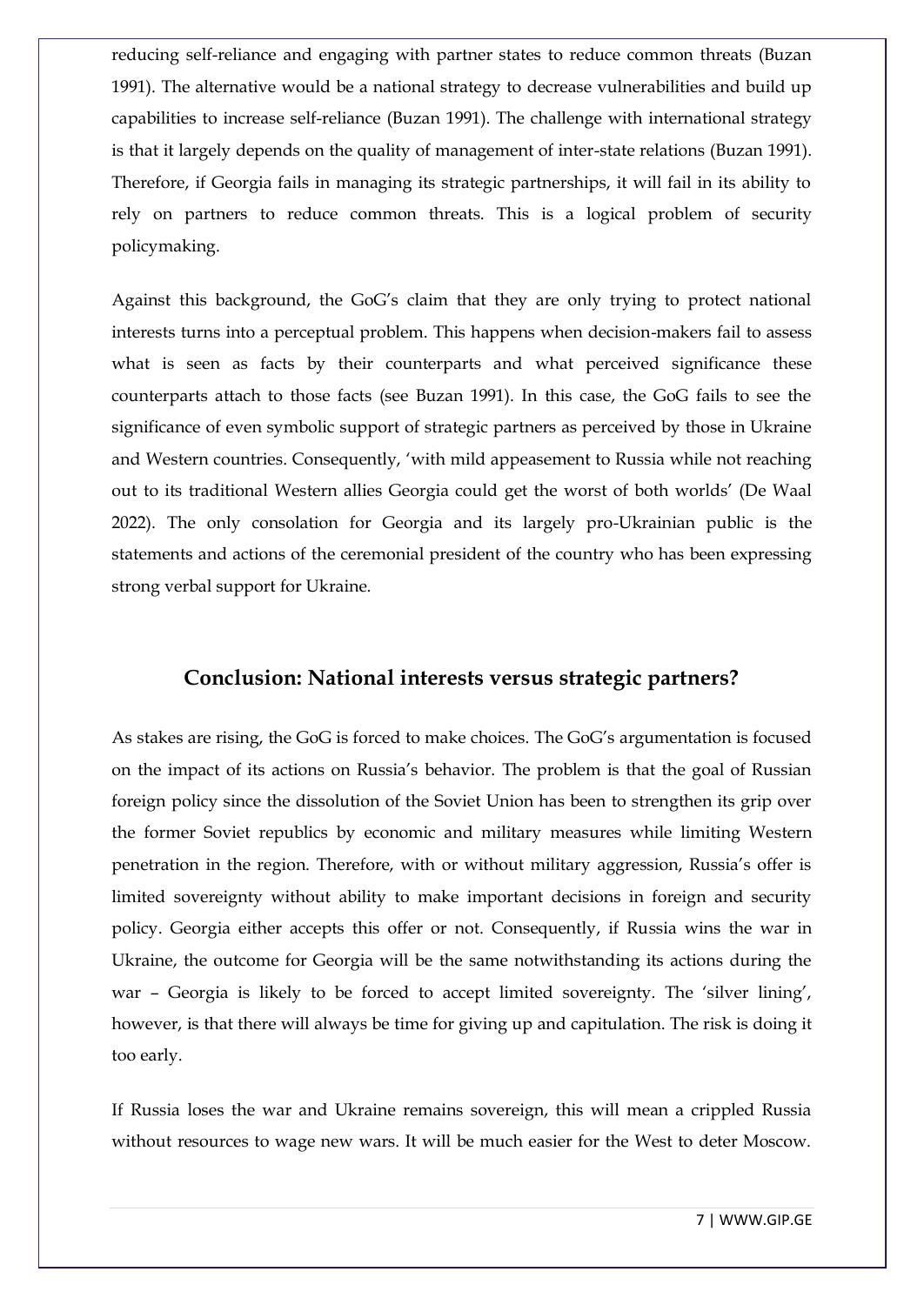Counterintuitively, this is the scenario in which Georgia's actions matter. Georgia will either be seen as a reliable partner who does not abandon its strategic partners, or it will be seen as unreliable. This will depend on the extent to which Georgia supports Ukraine and Western partners. Georgia needs to be on the good side of the West to not risk being abandoned *vis-àvis* Russia because even a weak Russia is a threat to Georgia if Georgia is alone.

Consequently, the real question for the GoG is whether it believes that Ukraine can withstand Russian aggression and that Western assistance to Ukraine and pressure on Russia is going to be sufficient to stop Putin. If Russia prevails, the GoG's actions is unlikely to have significant effect on Georgia's future. Expecting Russia to achieve its geopolitical goals and appeasing it contradicts Georgia's pro-Western orientation codified in the constitution. Furthermore, aligning with Russia creates a viscous circle as pro-Russian orientation implies formal acceptance of a limited sovereignty conflicting the idea of independence – the primary national interest that the GD government claims to be protecting.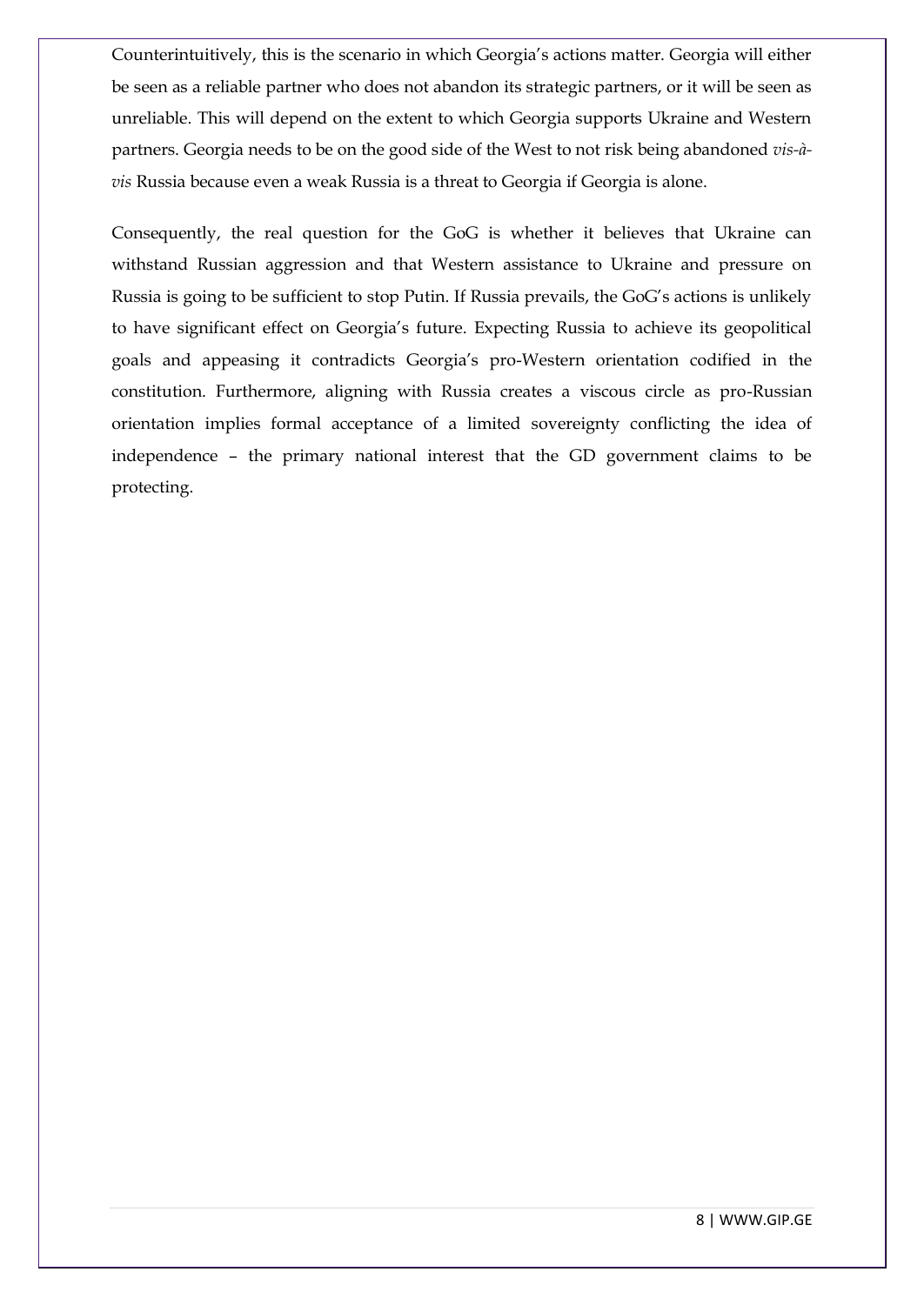#### **References**

Alexander, Peter. 2022. *One of Russia's closest allies denies request for troops*. Available at:

[https://www.nbcnews.com/news/world/live-blog/russia-ukraine-live-updates-](https://www.nbcnews.com/news/world/live-blog/russia-ukraine-live-updates-n1289976/ncrd1289985#liveBlogCards)

[n1289976/ncrd1289985#liveBlogCards](https://www.nbcnews.com/news/world/live-blog/russia-ukraine-live-updates-n1289976/ncrd1289985#liveBlogCards) Accessed on: February 28, 2022.

BBC. 2017. *Saakashvili: Ukraine deports ex-Georgia president to Poland*. Available at[: https://www.bbc.com/news/world-europe-](https://www.bbc.com/news/world-europe-43036969)[43036969](https://www.bbc.com/news/world-europe-43036969) Accessed on: March 1, 2022.

Buzan, Barry. 1991. *People States and Fear*. 2nd edn. London: Harvester Wheatsheaf.

Civil Georgia. 2017. *Tbilisi Seeks Saakashvili's Extradition from Ukraine*. Available at[: https://civil.ge/archives/218277](https://civil.ge/archives/218277) Accessed on: March 1, 2022.

Civil Georgia. 2022b. *Georgia Won't Join Russia Sanctions, PM Says*. Available at[: https://civil.ge/archives/475153](https://civil.ge/archives/475153) Accessed on: March 1, 2022.

Civil Georgia. 2022c. *Georgia's Ruling Party Rejects Parliamentary Session on Ukraine*. Available at: <https://civil.ge/archives/474938> Accessed on: March 1, 2022.

- Civil Georgia. 2022d. *Georgian Parliament Adopts Resolution Supporting Ukraine, Omits 'Russian Aggression'*. Available at: <https://civil.ge/archives/470322> Accessed on: March 1, 2022.
- Civil Georgia. 2022f. *Kobakhidze Claims UNM Wants War in Georgia, Ukraine*. Available at[: https://civil.ge/archives/470247](https://civil.ge/archives/470247) Accessed on: March 1, 2022.
- Civil Georgia. 2022g. *PM: Sanctions Ineffective, Nobody to Stop Bombing of Kyiv*. Available at:<https://civil.ge/archives/475824> Accessed on: March 1, 2022.
- De Waal, Tom. 2022. *Darkness Looms Over Ukraine's Neighborhood*. Available at: [https://carnegieeurope.eu/strategiceurope/86563?utm\\_source=rssemail&utm\\_medium=email&mkt\\_tok=MDk1LVBQ](https://carnegieeurope.eu/strategiceurope/86563?utm_source=rssemail&utm_medium=email&mkt_tok=MDk1LVBQVi04MTMAAAGC7qTnsyTNNQynNg-TmeKlMFmYrKv85-TU0wDg5opR-iyQEHweDiHvb0_L2pSJacpXjI1JGqI6Zs900Pdqhvho3YFT3bgiTxxJ54iwrcURhzenYw&fbclid=IwAR1qg3PqFHasgUwQ2FUSGBmWCqb0tFAqXZy3Y9qloftmPGb1prmhxoHJ0bg) [Vi04MTMAAAGC7qTnsyTNNQynNg-TmeKlMFmYrKv85-TU0wDg5opR-](https://carnegieeurope.eu/strategiceurope/86563?utm_source=rssemail&utm_medium=email&mkt_tok=MDk1LVBQVi04MTMAAAGC7qTnsyTNNQynNg-TmeKlMFmYrKv85-TU0wDg5opR-iyQEHweDiHvb0_L2pSJacpXjI1JGqI6Zs900Pdqhvho3YFT3bgiTxxJ54iwrcURhzenYw&fbclid=IwAR1qg3PqFHasgUwQ2FUSGBmWCqb0tFAqXZy3Y9qloftmPGb1prmhxoHJ0bg)

[iyQEHweDiHvb0\\_L2pSJacpXjI1JGqI6Zs900Pdqhvho3YFT3bgiTxxJ54iwrcURhzenYw&fbclid=IwAR1qg3PqFHasgUwQ](https://carnegieeurope.eu/strategiceurope/86563?utm_source=rssemail&utm_medium=email&mkt_tok=MDk1LVBQVi04MTMAAAGC7qTnsyTNNQynNg-TmeKlMFmYrKv85-TU0wDg5opR-iyQEHweDiHvb0_L2pSJacpXjI1JGqI6Zs900Pdqhvho3YFT3bgiTxxJ54iwrcURhzenYw&fbclid=IwAR1qg3PqFHasgUwQ2FUSGBmWCqb0tFAqXZy3Y9qloftmPGb1prmhxoHJ0bg) [2FUSGBmWCqb0tFAqXZy3Y9qloftmPGb1prmhxoHJ0bg](https://carnegieeurope.eu/strategiceurope/86563?utm_source=rssemail&utm_medium=email&mkt_tok=MDk1LVBQVi04MTMAAAGC7qTnsyTNNQynNg-TmeKlMFmYrKv85-TU0wDg5opR-iyQEHweDiHvb0_L2pSJacpXjI1JGqI6Zs900Pdqhvho3YFT3bgiTxxJ54iwrcURhzenYw&fbclid=IwAR1qg3PqFHasgUwQ2FUSGBmWCqb0tFAqXZy3Y9qloftmPGb1prmhxoHJ0bg) Accessed on: Mar 3, 2022.

- Euronews. 2022. V*on der Leyen condemns 'barbaric' invasion of Ukraine, vows to cripple Russia's economy*. Available at: [https://www.euronews.com/my-europe/2022/02/24/von-der-leyen-condemns-barbaric-invasion-of-ukraine-vows](https://www.euronews.com/my-europe/2022/02/24/von-der-leyen-condemns-barbaric-invasion-of-ukraine-vows-to-cripple-russia-s-economy)[to-cripple-russia-s-economy](https://www.euronews.com/my-europe/2022/02/24/von-der-leyen-condemns-barbaric-invasion-of-ukraine-vows-to-cripple-russia-s-economy) Accessed on: February 28, 2022.
- European Union External Action. 2022. *Russia's aggression against Ukraine: Press Statement by High Representative/Vice-President Josep Borrell*. Available at[: https://eeas.europa.eu/headquarters/headquarters-homepage/111476/russias-aggression](https://eeas.europa.eu/headquarters/headquarters-homepage/111476/russias-aggression-against-ukraine-press-statement-high-representativevice-president-josep_en)[against-ukraine-press-statement-high-representativevice-president-josep\\_en](https://eeas.europa.eu/headquarters/headquarters-homepage/111476/russias-aggression-against-ukraine-press-statement-high-representativevice-president-josep_en) Accessed on: March 1, 2022.
- FormulaNews. 2022. ზელენსკი*:* მადლობა ქართველ ხალხს*,* ის შემთხვევაა*,* როცა მოქალაქეები მთავრობაზე უკეთესნი არიან. Available at[: https://formulanews.ge/News/65299](https://formulanews.ge/News/65299) Accessed on: March 1, 2022.

Government of Georgia. 2011. *National Security Concept of Georgia*. Available at:

<http://www.nsc.gov.ge/files/files/National%20Security%20Concept.pdf> Accessed on January 6, 2013.

Government of Georgia. 2014. *National Military Strategy*. Available at[: https://mod.gov.ge/uploads/2018/pdf/NMS-ENG.pdf](https://mod.gov.ge/uploads/2018/pdf/NMS-ENG.pdf) Accessed on: March 1, 2022.

Government of Georgia. 2015. *Foreign Policy Strategy 2015-2018*. Available at:

<http://www.mfa.gov.ge/MainNav/ForeignPolicy/ForeignPolicyStrategy.aspx> Accessed April 12, 2018.

Government of Georgia. 2019. *Foreign Policy Strategy 2019-2022*. Available at:

[http://mfa.gov.ge/getattachment/MainNav/ForeignPolicy/ForeignPolicyStrategy/2019-2022-tslebis-sakartvelos](http://mfa.gov.ge/getattachment/MainNav/ForeignPolicy/ForeignPolicyStrategy/2019-2022-tslebis-sakartvelos-sagareo-politikis-strategia.pdf.aspx)[sagareo-politikis-strategia.pdf.aspx](http://mfa.gov.ge/getattachment/MainNav/ForeignPolicy/ForeignPolicyStrategy/2019-2022-tslebis-sakartvelos-sagareo-politikis-strategia.pdf.aspx) Accessed on: April 24 2018.

InterPressNews. 2022. გია ვოლსკი *-* ძალიან დიდი განსხვავებააუკრაინაში არსებულ სიტუაციასა და *2008* წელს შორის  ჩვენდანა გვაქვს ჩარტყმული ზურგში *"*ნაციონალური მოძრაობის*"* მავნებლური პოლიტიკის გამო*,* ლანცეტი და ჟანგბადის ბალიში რუსებს დააჭერინეს ხელში. Available at[: https://www.interpressnews.ge/ka/article/697242-gia](https://www.interpressnews.ge/ka/article/697242-gia-volski-zalian-didi-gansxvavebaa-ukrainashi-arsebul-situaciasa-da-2008-cels-shoris-chven-dana-gvakvs-chartqmuli-zurgshi-nacionaluri-mozraobis-mavnebluri-politikis-gamo-lanceti-da-zhangbadis-balishi-rusebs-daacherines-xelshi)[volski-zalian-didi-gansxvavebaa-ukrainashi-arsebul-situaciasa-da-2008-cels-shoris-chven-dana-gvakvs-chartqmuli-](https://www.interpressnews.ge/ka/article/697242-gia-volski-zalian-didi-gansxvavebaa-ukrainashi-arsebul-situaciasa-da-2008-cels-shoris-chven-dana-gvakvs-chartqmuli-zurgshi-nacionaluri-mozraobis-mavnebluri-politikis-gamo-lanceti-da-zhangbadis-balishi-rusebs-daacherines-xelshi)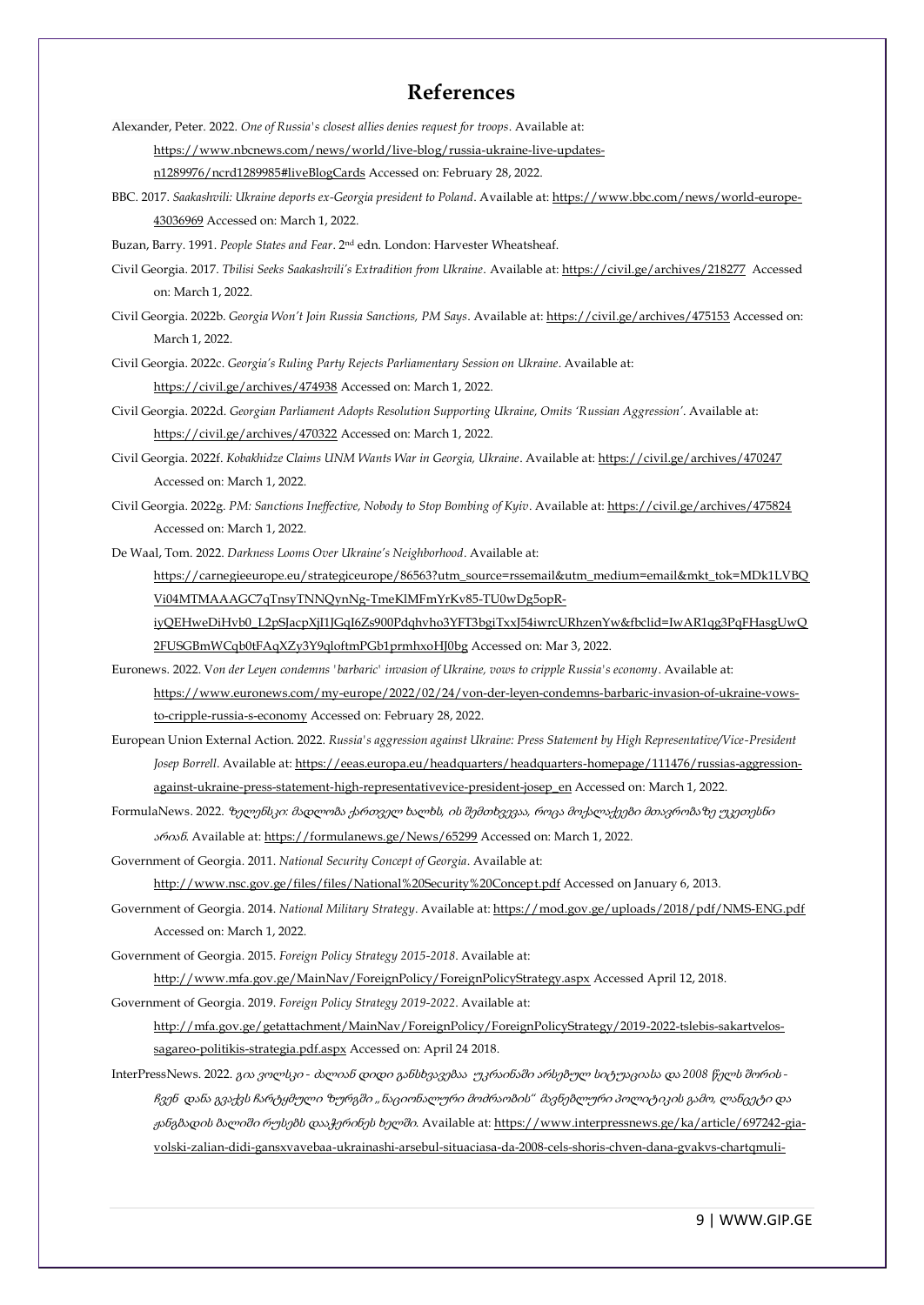[zurgshi-nacionaluri-mozraobis-mavnebluri-politikis-gamo-lanceti-da-zhangbadis-balishi-rusebs-daacherines-xelshi](https://www.interpressnews.ge/ka/article/697242-gia-volski-zalian-didi-gansxvavebaa-ukrainashi-arsebul-situaciasa-da-2008-cels-shoris-chven-dana-gvakvs-chartqmuli-zurgshi-nacionaluri-mozraobis-mavnebluri-politikis-gamo-lanceti-da-zhangbadis-balishi-rusebs-daacherines-xelshi) Accessed on: March 1, 2022.

- Kakachia, Kornely. 2016. "The return of geopolitics: Georgia in the shadow of Russian–Ukrainian conflict." In: Besier, G., & Stoklosa, K. (Eds.). *Neighbourhood Perceptions of the Ukraine Crisis: From the Soviet Union into Eurasia?* London: Routledge.
- Kakachia, Kornely, Levan Kakhishvili, and Salome Minesashvili. 2015. *Russia-Georgia relations – possible threats and challenges of the "normalization" process*. Available at[: https://gip.ge/wp-content/uploads/2016/06/Russia-Georgia-relations](https://gip.ge/wp-content/uploads/2016/06/Russia-Georgia-relations-possible-threats-and-challenges-of-the-normalization-process-1.pdf)[possible-threats-and-challenges-of-the-normalization-process-1.pdf](https://gip.ge/wp-content/uploads/2016/06/Russia-Georgia-relations-possible-threats-and-challenges-of-the-normalization-process-1.pdf) Accessed on: March 2, 2022.
- Kakachia, Kornely, Salome Minesashvili, and Levan Kakhishvili. 2018. "Change and continuity in the foreign policies of small states: Georgia's policy towards Russia." *Europe-Asia Studies*, 70(5), 814-831.
- Kakhishvili, Levan. 2021. "Towards a two-dimensional analytical framework for understanding Georgian foreign policy: How party competition informs foreign policy analysis." *Post-Soviet Affairs*, 37(2), 174-197.
- Kakhishvili, Levan, and Alexander Kupatadze. 2022. "End of the post-Soviet era in Georgia's foreign policy? Georgia's relations with former Soviet republics". In: T. German, K. Kakachia, and S. F. Jones (eds), *Georgia's foreign policy in the 21st century: Challenges for a small state*. London: Bloomsbury Publishing.
- Kakhishvili, Levan, Davit Kesheleva, Giorgi Papava, and David Sichinava. 2021. *Georgia's political landscape: Diversity, convergence and empty spots*. Friedrich Ebert Stiftung: Tbilisi.
- Lowe, Will, Kenneth Benoit, Slava Mikhaylov, and Michael Laver. 2011. "Scaling Policy Preferences from Coded Political Texts." *Legislative Studies Quarterly*, 36 (1): 123–155.
- Martina, Michael. 2022. *China says it respects Ukraine's sovereignty and Russia's security concerns*. Available at: [https://www.reuters.com/world/europe/china-says-it-respects-ukraines-sovereignty-russias-security-concerns-2022-](https://www.reuters.com/world/europe/china-says-it-respects-ukraines-sovereignty-russias-security-concerns-2022-02-25/) [02-25/](https://www.reuters.com/world/europe/china-says-it-respects-ukraines-sovereignty-russias-security-concerns-2022-02-25/) Accessed on: February 28, 2022.
- Netgazeti. 2022. ზელენსკიმ საქართველოდან ელჩი გაიწვია. Available at: [https://netgazeti.ge/opinion/595786/?fbclid=IwAR19tw4zmbO7uVc1agOIFVVw7QKZVm1AY7rEqvkln\\_ufIubdPjGC](https://netgazeti.ge/opinion/595786/?fbclid=IwAR19tw4zmbO7uVc1agOIFVVw7QKZVm1AY7rEqvkln_ufIubdPjGCdU5-l1I) [dU5-l1I](https://netgazeti.ge/opinion/595786/?fbclid=IwAR19tw4zmbO7uVc1agOIFVVw7QKZVm1AY7rEqvkln_ufIubdPjGCdU5-l1I) Accessed on: March 1, 2022.
- RadioTavisupleba. 2022a. ზალკალიანი დენის შმიჰალის პოსტზე*:* ეჭვი მაქვს ამ ტვიტის შექმნაში თვითონ პრემიერი არ უნდა იყოს ჩართული. Available at[: https://www.radiotavisupleba.ge/a/31728818.html](https://www.radiotavisupleba.ge/a/31728818.html) Accessed on: March 1, 2022.
- RadioTavisupleba. 2022b. კობახიძე*:* მიხეილ სააკაშვილმა თავადაც აღნიშნა*,* რომ დავით არახამია მისი დაფრთიანებულია. Available at[: https://www.radiotavisupleba.ge/a/31732639.html](https://www.radiotavisupleba.ge/a/31732639.html) Accessed on: March 4, 2022.
- RadioTavisupleba. 2022c. მეგობრებო*,* საქართველო განიკურნა*!" - RT-*ის მთავარი რედაქტორი მარგარიტა სიმონიანი. Available at[: https://www.radiotavisupleba.ge/a/31723309.html](https://www.radiotavisupleba.ge/a/31723309.html) Accessed on: March 1, 2022.
- The Economist Intelligence Unit. 2017a. *Mikheil Saakashvili Stripped of Ukrainian Citizenship*. Available at: [http://country.eiu.com/article.aspx?articleid=365745420&Country=Ukraine&topic=Politics&subtopic=Forecast&subsu](http://country.eiu.com/article.aspx?articleid=365745420&Country=Ukraine&topic=Politics&subtopic=Forecast&subsubtopic=Political+stability) [btopic=Political+stability](http://country.eiu.com/article.aspx?articleid=365745420&Country=Ukraine&topic=Politics&subtopic=Forecast&subsubtopic=Political+stability) Accessed on: March 1, 2022.
- The Economist Intelligence Unit. 2017b. *Ukraine and Georgia to Co-Operate on EU and NATO Integration*. Available at: [http://country.eiu.com/article.aspx?articleid=665703850&Country=Ukraine&topic=Politics&subtopic=Forecast&subsu](http://country.eiu.com/article.aspx?articleid=665703850&Country=Ukraine&topic=Politics&subtopic=Forecast&subsubtopic=International+relations&u=1&pid=965696680&oid=965696680&uid=1) [btopic=International+relations&u=1&pid=965696680&oid=965696680&uid=1](http://country.eiu.com/article.aspx?articleid=665703850&Country=Ukraine&topic=Politics&subtopic=Forecast&subsubtopic=International+relations&u=1&pid=965696680&oid=965696680&uid=1) Accessed on: March 1, 2022.
- The White House. 2022. *Statement by President Biden on Russia's Unprovoked and Unjustified Attack on Ukraine*. Available at: [https://www.whitehouse.gov/briefing-room/statements-releases/2022/02/23/statement-by-president-biden-on](https://www.whitehouse.gov/briefing-room/statements-releases/2022/02/23/statement-by-president-biden-on-russias-unprovoked-and-unjustified-attack-on-ukraine/)[russias-unprovoked-and-unjustified-attack-on-ukraine/](https://www.whitehouse.gov/briefing-room/statements-releases/2022/02/23/statement-by-president-biden-on-russias-unprovoked-and-unjustified-attack-on-ukraine/) Accessed on: February 28, 2022.

Tsvetkova, Maria. 2022. *Putin puts nuclear deterrent on alert; West squeezes Russian economy*. Available at: <https://www.reuters.com/world/india/war-with-ukraine-putin-puts-nuclear-deterrence-forces-alert-2022-02-27/> Accessed on: March 2, 2022.

- კაკაჩია, კორნელი, და შოთა კაკაბაძე. 2022. მცოცავი ფინლანდიზაცია თუ კეთილგონივრული საგარეო პოლიტიკა*:*  საქართველოს სტრატეგიული გამოწვევები უკრაინის კრიზისის ფონზე. Available at[: https://gip.ge/wp](https://gip.ge/wp-content/uploads/2022/02/პოლიტიკის-დოკუმენტი-29-1.pdf)[content/uploads/2022/02/](https://gip.ge/wp-content/uploads/2022/02/პოლიტიკის-დოკუმენტი-29-1.pdf)პოლიტიკის-დოკუმენტი-29-1.pdf Accessed on: March 2, 2022.
- კუპრეიშვილი, თაზო. 2022. ღარიბაშვილისა და *"*ოცნების*"* ანტიუკრაინული ქმედებები ომის დაწყების შემდეგ. Available at: <https://netgazeti.ge/life/595817/> Accessed on: March 2, 2022.